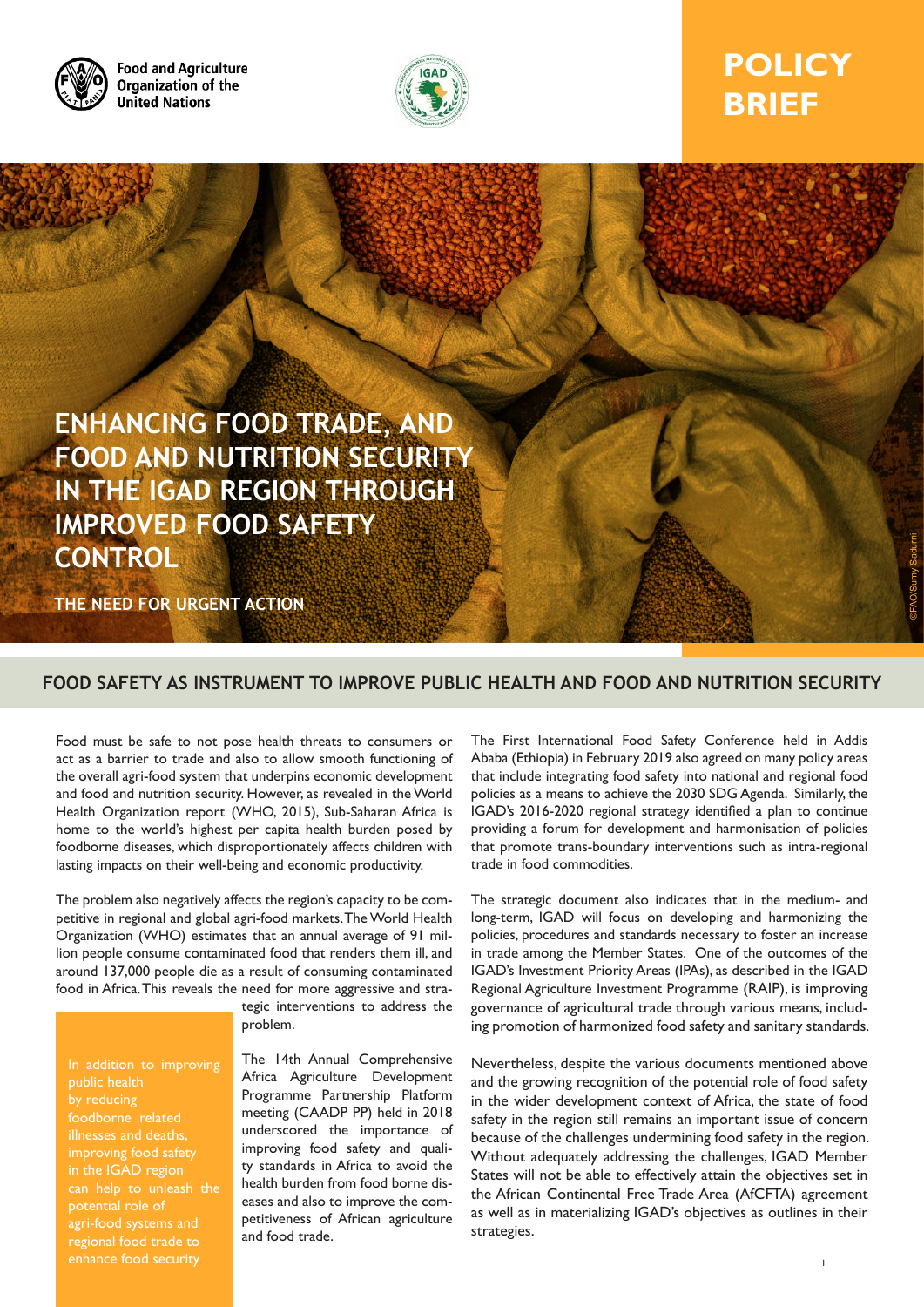#### **1. NATIONAL AND REGIONAL LEVEL CHALLENGES UNDERMINING FOOD SAFETY IN THE IGAD REGION**

#### **National level challenges: Policy, legislative, and coordination gaps**

FAO and WHO1 advise countries to establish national food safety control systems with five main building blocks. These are the Food Policies and Legislation (Laws, Regulations and Standards); Food Control Management; Food Inspectorate Services; Food Laboratory Services; and Food Information, Education, Communication and Training. National food safety policies and legislation are important prerequisites for formulation and enforcement of effective food safety measures.

Such policies and legislation are expected to define the roles and responsibilities of each sector and actors along the food chain. Countries are also advised to base their food safety regulations and standards on texts and recommendations made by the Codex Alimentarius Commission (Codex).<sup>182</sup>. To benefit from the Codex recommendations and participate effectively in the Codex work, countries are advised to establish well-functioning national Codex coordinating offices which coordinate participation in codex meetings and development of national food standards.

Most IGAD member countries do not have consolidated national food safety policies or laws to enable formulation of efficient and effective food safety control systems

According to a FAO/IGAD joint food safety assessment exercise carried out recently in the IGAD region, most member countries do not have consolidated food safety policies or laws that are necessary for formulation of efficient and effective food safety control systems  $(FAO/IGAD, 2021)<sup>3</sup>$ . Kenya is the only country in the Eastern Africa that has a national food safety policy. Additionally, only Kenya had established a multi-sectoral National Food Safety Coordination Committee (NFSCC).

The assessment found further that, although all IGAD member countries (except Somalia) have estab-

lished institutions for standard setting and do participate in Codex activities, they lack the necessary capacities to effectively contribute to setting of international standards or enough resources to develop national technical standards. The level of participation and engagement in Codex work varies from country to country, with Kenya and Uganda the most actively participating countries and with established multi-sectoral Codex coordinating committees which operate under the national standard bodies.

### **2. REGIONAL (IGAD) LEVEL CHALLENGES: RUDIMENTARY OR MISSING FOOD SAFETY PLATFORMS, FRAMEWORKS, AND STRATEGIES**

While presence of the IGAD Secretariat as a regional body is an opportunity to provide a regional platform and frameworks to improve food safety and standards, the Secretariat lacks a regional food safety strategy and clear framework to govern development and harmonization of regional food safety related policies, laws, and institutions.

As a result, there are no harmonized food safety policies and standards necessary to enhance food trade and, thereby, food and nutrition security in the region. However, it should be noted, as a positive development, that IGAD has developed a five-

year Regional Sanitary and Phytosanitary (SPS) Strategy and Plan of Action 2016/17 2021/22<sup>1</sup>.

This is a strong foundation for formulation of regional food safety strategies or food safety measures. The regional SPS strategy is based on IGAD's focus on environmental protection, economic cooperation and integration in an effort to achieve regional food security and sustainable development of natural resources and environmental protection.

IGAD lacks regional food safety framework to govern development and harmonization of food safety related policies, laws, and institutions in the region.

1 https://icpald.org/wp-content/uploads/2021/02/IGAD-Regional-SPS-Strategy-and-Plan-of-Action-2017-2022.pdf



#### **3. STAKEHOLDER RELATED CHALLENGES: UNDERDEVELOPED PRIVATE SECTOR AND CONSUMER-BASED MECHANISMS**

There are no strong private sector and consumer-based mechanisms that could spearhead implementation and monitoring of food safety measures and standards. Low awareness on the

Presumably, there is very low awareness on the impact of non-compliance to food safety standards among actors along the food chain. Furthermore, there are no strong consumer-based platforms through which consumers can raise their voices about food safety problems.

impact of non-compliance to food safety standards among the private sector and lack of consumer-based mechanisms for consumers to voice their concerns about food safety problems

<sup>1</sup> *Codex Alimentarius Commission, Joint FAO/WHO Food Standards Programme, FAO, 00153 Rome, Italy, and from the website at: www.codexalimentarius.org*

<sup>-&</sup>lt;br>The Codex Alimentarius Commission is an intergovernmental body that coordinates development of food stan-<br>dards & recommendations at the international level, with the main objectives to protect the health of consumers *and ensure fair practices in food trade.* 

<sup>3&</sup>lt;br>safety in the Intergovernmental Authority on Development (IGAD) region. A Report. Addis Ababa, Ethio-<br>safety in the Intergovernmental Authority on Development (IGAD) region. A Report. Addis Ababa, Ethiopia.